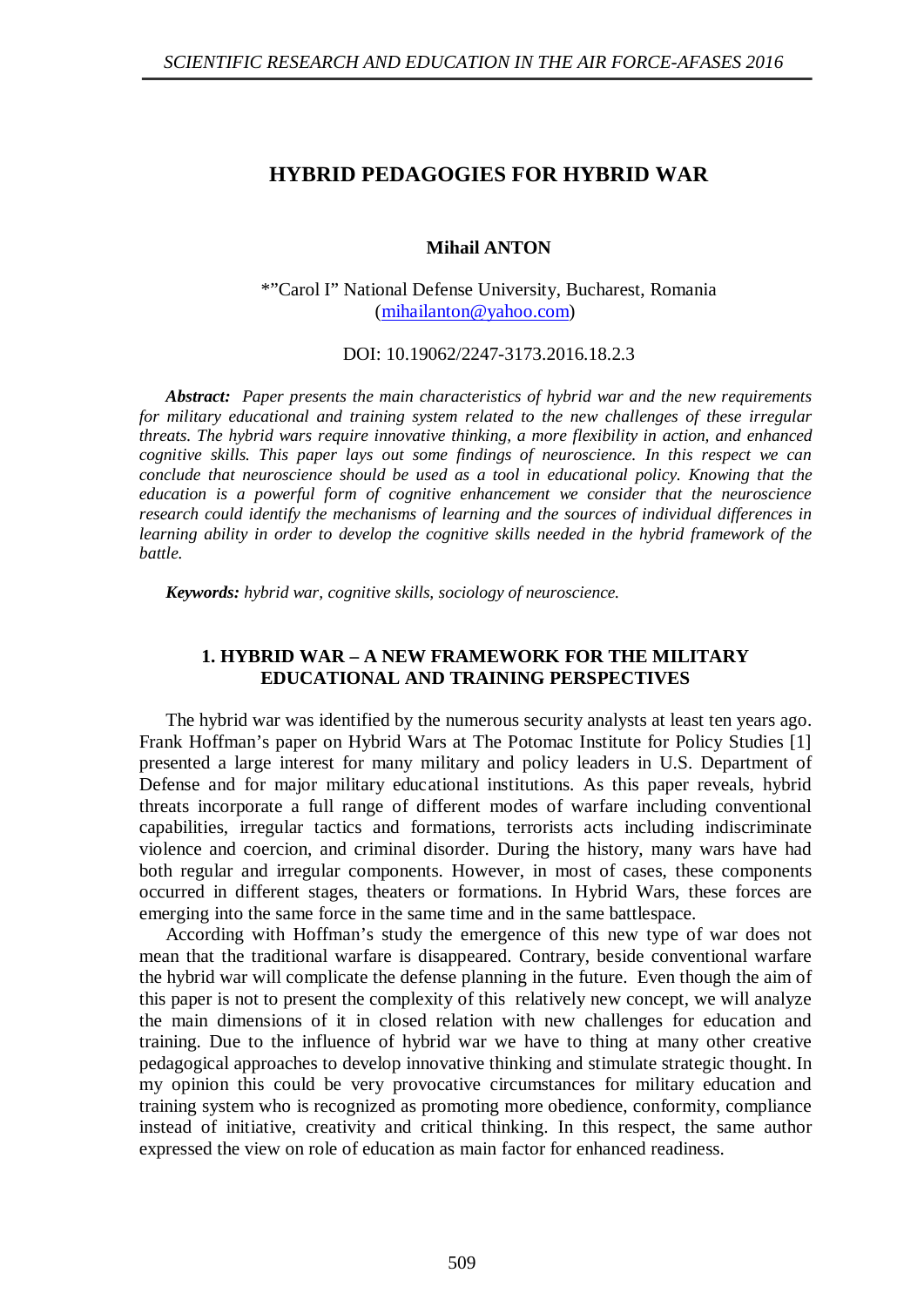#### SOCIO – HUMANITIES

So, the required cognitive skills to cope with difficulties provoked by hybrid warfare are recognized as the main human capabilities, as it requires mental agility and tolerance for ambiguity or uncertainty to recognize or quickly adapt to the unknown. Also, beside decision-making skills and tactical abilities of our military leaders, the military educational policy could comprise specific actions in order to design and develop the military learning organization as proper educational environment for preparing the future graduates as *Hybrid Warriors* in diverse educational experiences, equipped with all required traditional and new skills, including or together with abilities from domain as cultural intelligence, cyber defense and public diplomacy. This will require not just to modify our mindset but also, in order to achieve all requirements for confronting new mode of war, a rapid adaptation at both individual and institutional level.

In fact, there are also many opinions which consider "Hybrid War" as a combination of previously defined types of warfare, whether conventional, irregular, political or information. More recently, Frank Hoffman defined the hybrid threat as, "Any adversary that simultaneously employs a tailored mix of conventional weapons, irregular tactics, terrorism, and criminal behavior in the same time and battle space to obtain their political objectives." [2].

Russell Glenn analyses the inconsistent usage of the various manifestations of hybrid warfare. In this context, he concludes that even though are many authors who consider "none-too-consistent usage of the term in light of its applicability to the security challenges of today and tomorrow" he argues that hybrid conflict is ultimately a concept whose character is better described in terms of other constructs that offer superior clarity and will be better understood by students of conflict, that the term may serve to educate even if the concept represents nothing new. [3].

The literature regarding the future security environment has not a precise definition of hybrid war. However, all definitions of hybrid war tend to emphasize the blending of regular and irregular approaches to warfare in novel and unexpected ways. Therefore, within the recent strategies designed for planning and conducting of military operations, in opposition with the material approach, based on the use of violence for political ends and founded on the belief that physical or material advantages represent a decisive advantage on the battlefield, a complementary approach is developing, the cognitive approach.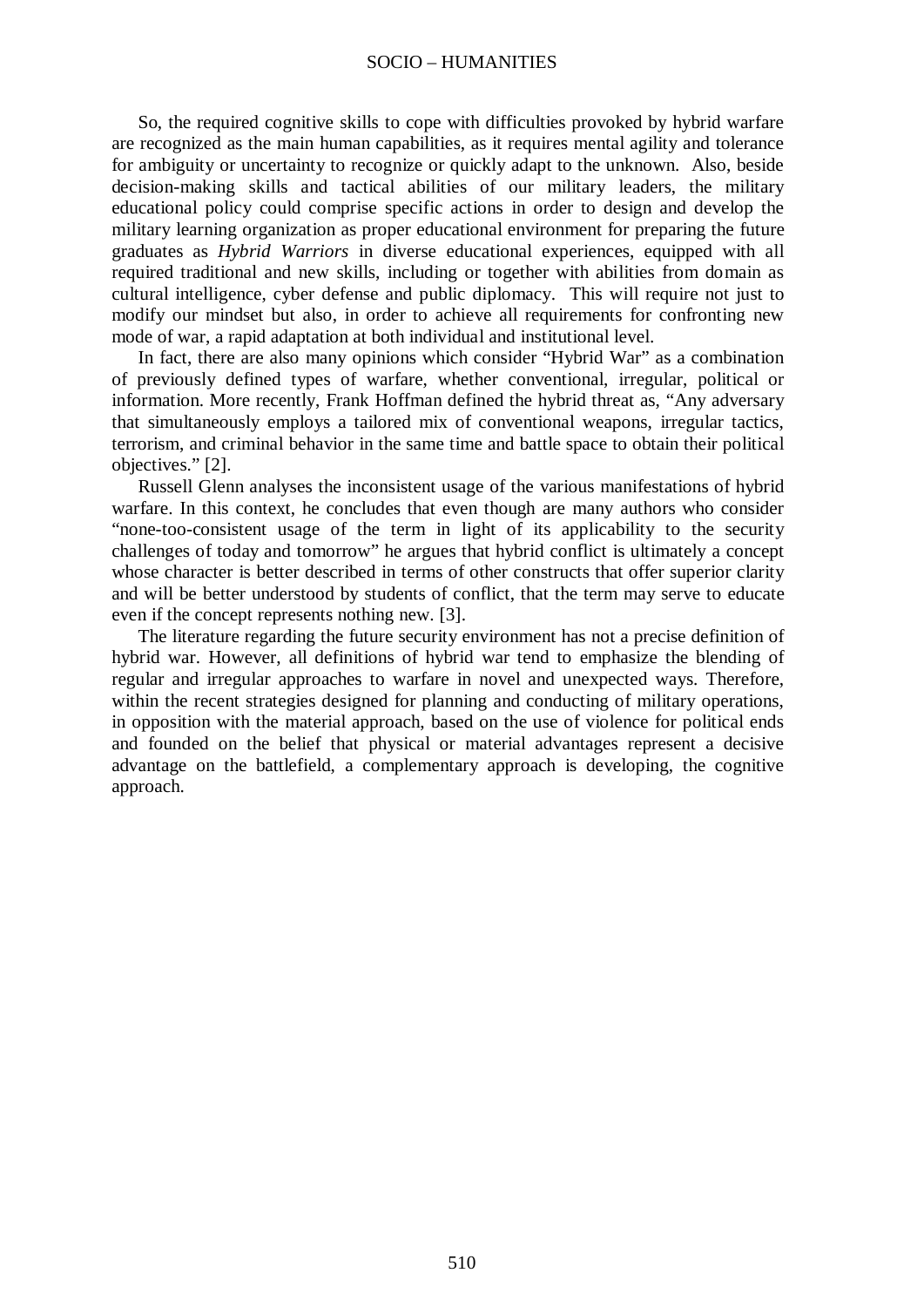

**FIG.1. Approaches to Warfare.** 

**Source:** D.Sadowski and J. Becker, *Beyond the "Hybrid" Threat: Asserting the Essential Unity of Warfare*, [http://smallwarsjournal.com](http://smallwarsjournal.com/)

The cognitive approach to warfare is based on the notion that the will of the adversary is central in war. In this approach, belligerents attempt to bypass the material assets of an adversary altogether and focus on the mind, mental processes, emotions, feelings, perceptions, behaviors, and decisions of a person, group, nation, or other community. "By its nature, it is less expensive than the material style of warfare but, to be effective, it also requires a significant level of professional competence, in addition to intangible cultural factors such as social trust, a high degree of discipline, and ideological cohesion." [4]. According to NATO's new strategic concept of 2010, hybrid threats are "those posed by adversaries, with the ability to simultaneously employ conventional and non-conventional means adaptively in pursuit of their objectives." [5].

## **2. COGNITIVE SKILLS TO COPE WITH HYBRID WARFARE**

Hybridity of war requests the use of both material and cognitive approaches to warfare, or, with other words, it needs both training and education. As argument for this assumption we use the main ideas and conclusions gathered from a conference organized by Marine Corps Training and Education Command and the United States Naval Academy in 2007 [6], whose paper argued that without a clear understanding of the role of training and education - to regularize the competencies associated with irregular war all efforts to transform Professional Military Education (PME) to meet new challenges may fail. LtGen Sir John Kiszely (Defence Academy, UK) consider that the educational requirement is far more about teaching officers "*how to think*" than "*what to think*." He claims that all armed forces need to recognize that grounded on training and doctrine alone as tools for achieving success in post-modern warfare is improper, and that an important factor in the process—more important than in modern warfare—is education. He appreciates the role of education to focus on the development of minds, the development of understanding, wisdom and good judgement and concludes that militaries will need more time for professional military education.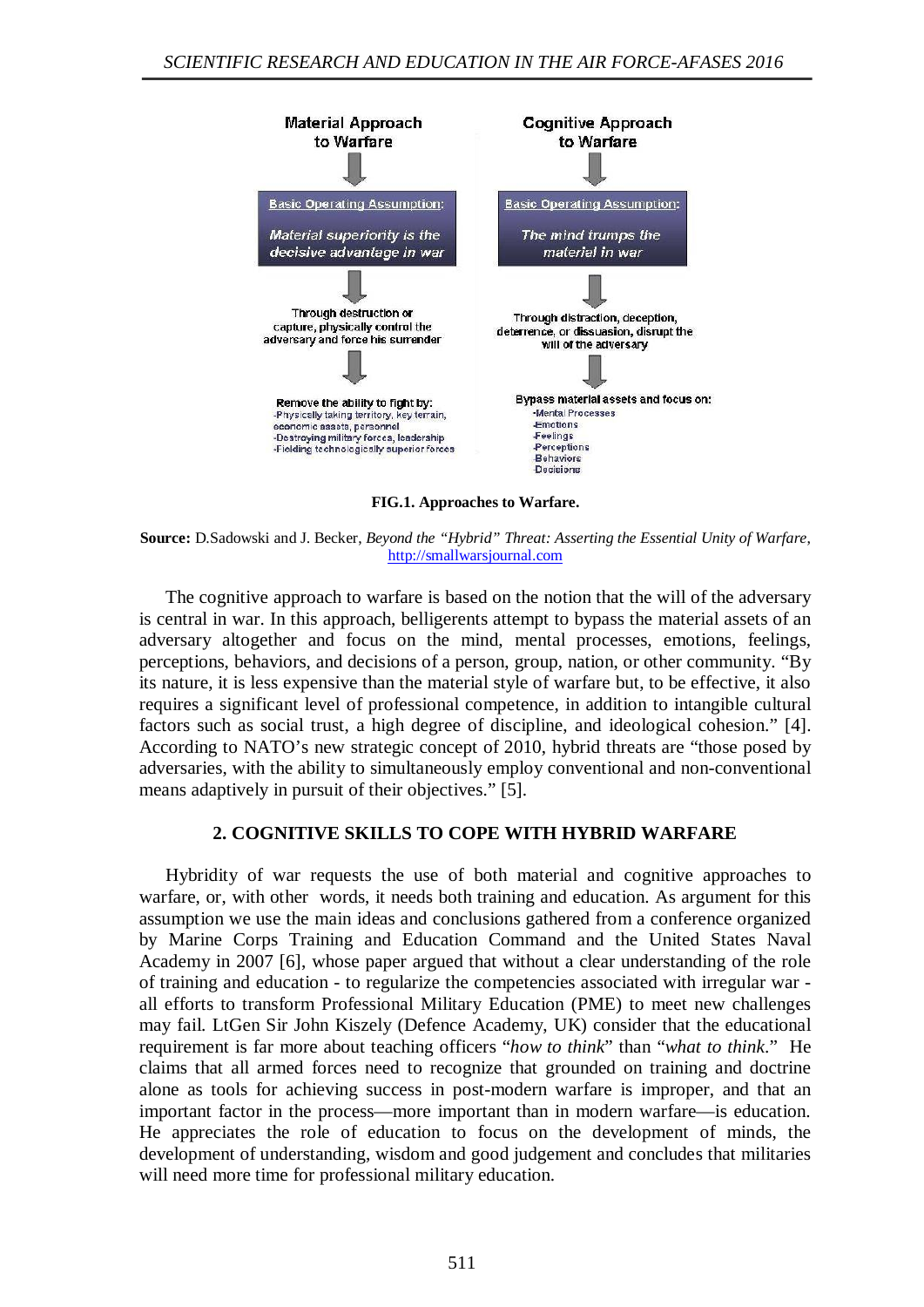Regarding the role of PME in producing paradigm shifts, Howard Coombs (Queen's University at Kingston, Canada) stressed the role of cultural and cognitive abilities in the contemporary conflict environments. Gil Ariely (Israeli Defense Forces) proposed that requisite qualities for learning are learnable, and appreciated that the result is an adaptive ability that may act as a catalyst for change, so necessary in very dynamic and volatile environment of the war. This vital ability for military organizational evolution should be pedagogically installed through education of commanders in order to help transform the military to develop real-time adaptive-abilities.

According with David Betz (Department of War Studies, King's College, London), the skills evoked by irregular war share some interesting characteristics: they are not strictly 'military' (or indeed principally military in most instances); they are best learned outside of a uniformly military institution; they are depending on the synthesis of deep knowledge across fields, through an integrated programme of study including aspects of political and military history, strategy, international relations, and area studies. Another retained idea from Betz's paper is that if change is the new norm then continuous learning throughout one's career is essential**.** 

From Joseph J. Thomas, director at Lejeune Leadership Institute, Marine Corps University, who is starting from the overall premise that the first step in inculcating a spirit of adaptability is to change the way we teach rather than to simply change what is taught, we retained that a new balance between training and education should be established.

So, an asymmetrical environment calls upon a mind-set not often encountered in entry level training or occupational specialty producing schools. Those environments are organized around the principle that knowledge, skills, and abilities will be provided and assessed. They are *training*. The asymmetric fight does demand thoroughly trained individuals, but recall the axiom "*we train for certainty and educate for uncertainty*." Education is, in this context, paramount. Speaking on the importance of developing adaptive leaders, he stressed the need of change. "*If the current and future battlefield can be characterized by an uncertain non-uniformed enemy, vague and rapidly changing missions, cultural sensitivity of war-fighters, and a chaotic environment, then leadership development models crafted in times of a certain and predictable enemy, leadership roles, and methods of fighting must be changed"*. [7]

In this regard, there is a large opinion according to that we have to identify and deliver the well-adjusted combination of training and education. Therefore, training is viewed as learning process focused on technical and procedural abilities or standard solutions (certainty) applied by personnel to predictable circumstances, *a familiar problem in a familiar context*. Complementary, on the other hand, education is viewed as process by which we transform the theoretical knowledge of the soldier into cognitive skills such as critical thinking, problem-solving, communication and cross-cultural competence, interpersonal skills and cultural flexibility, tolerance for ambiguity, selfregulation, and social initiative. Shortly speaking, all of these represent skills needed to thrive or adapt to VUCA environments (**V**olatile - rate of change; **U**ncertain - lack of predictability; **C**omplex - diversity and chaos; **A**mbiguous - haziness of reality).

Another presenter at the above mentioned conference, Miriam Weinstein from Israeli Defence Forces Ground Forces Command – Military Psychology Centre, argued that success in the military is not one-dimensional, but consists of different aspects—such as adaptability to the system, combat effectiveness, and suitability for command. In this respect, military action requires distinct qualities for different contexts and the qualities required in training may be different from those in actual fighting, i.e. independence, tolerance to changes, etc. Also, according with Bill Monfries, Head of Education and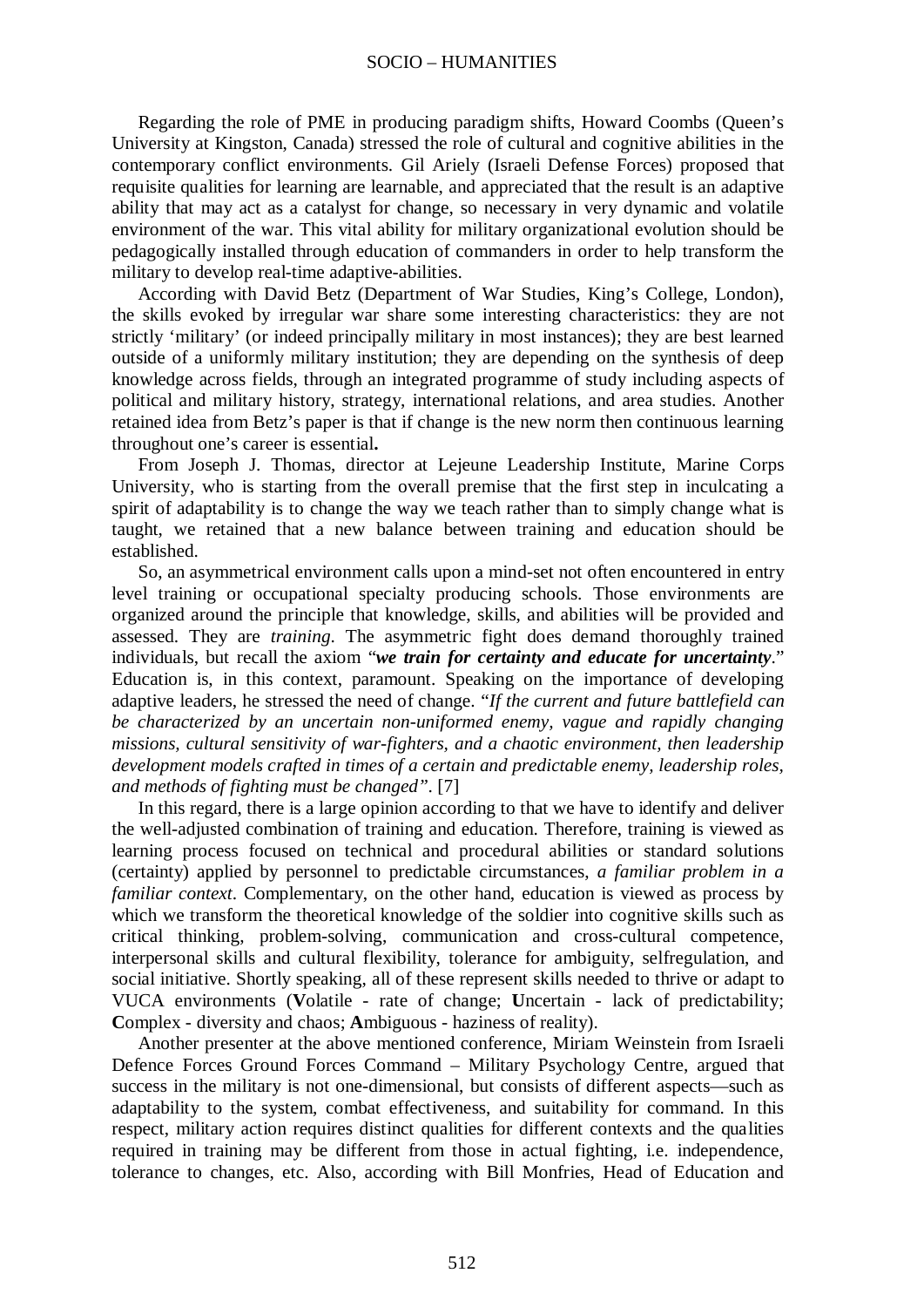Training Systems Branch at Royal Australian Army Educational Corps, the soldiers and military units must be cognitively ready. Cognitive readiness represents the potential of individuals and units to perform well in combat or other military operations, based on an assessment of their mental preparation. In this respect he mentioned the following aspects regarding the cognitive readiness:

The factors that determine cognitive readiness are associated with not only the traditional cognitive (thinking) factors, but also personality and disposition, motivation and emotion, and beliefs and attitudes.

• Cognitive readiness is a significant concept associated with critical thinking and problem solving for soldiers who must adapt quickly to rapidly emerging, unforeseen challenges.

In the ordinary course of training, individuals and units must be prepared for tasks that are anticipated for mission success. But the readiness of individuals and units to acquire the additional capabilities required to meet the unexpected, unforeseen challenges associated with the asymmetric battle space is an increasingly vital element of their preparation. Cognitive readiness is a measure of that preparation.

Nick Marano, (Marine Corps Training and Education Command, USA), presented the main paradigm shift between traditional warfare and irregular warfare, the last one being based on the use of indirect, non-conventional methods and means to subvert, erode, and exhaust an adversary rather than defeat him through direct conventional military confrontation.

The figure 2 presents different focus of operations within irregular warfare on the erosion of an adversary's power, influence and will, and gaining the support of the population.



**FIG.2. Differences between traditional warfare and irregular warfare Source:** Nick Marano, *Building Small Unit Leaders in the Long War*, Marine Corps Training and Education Command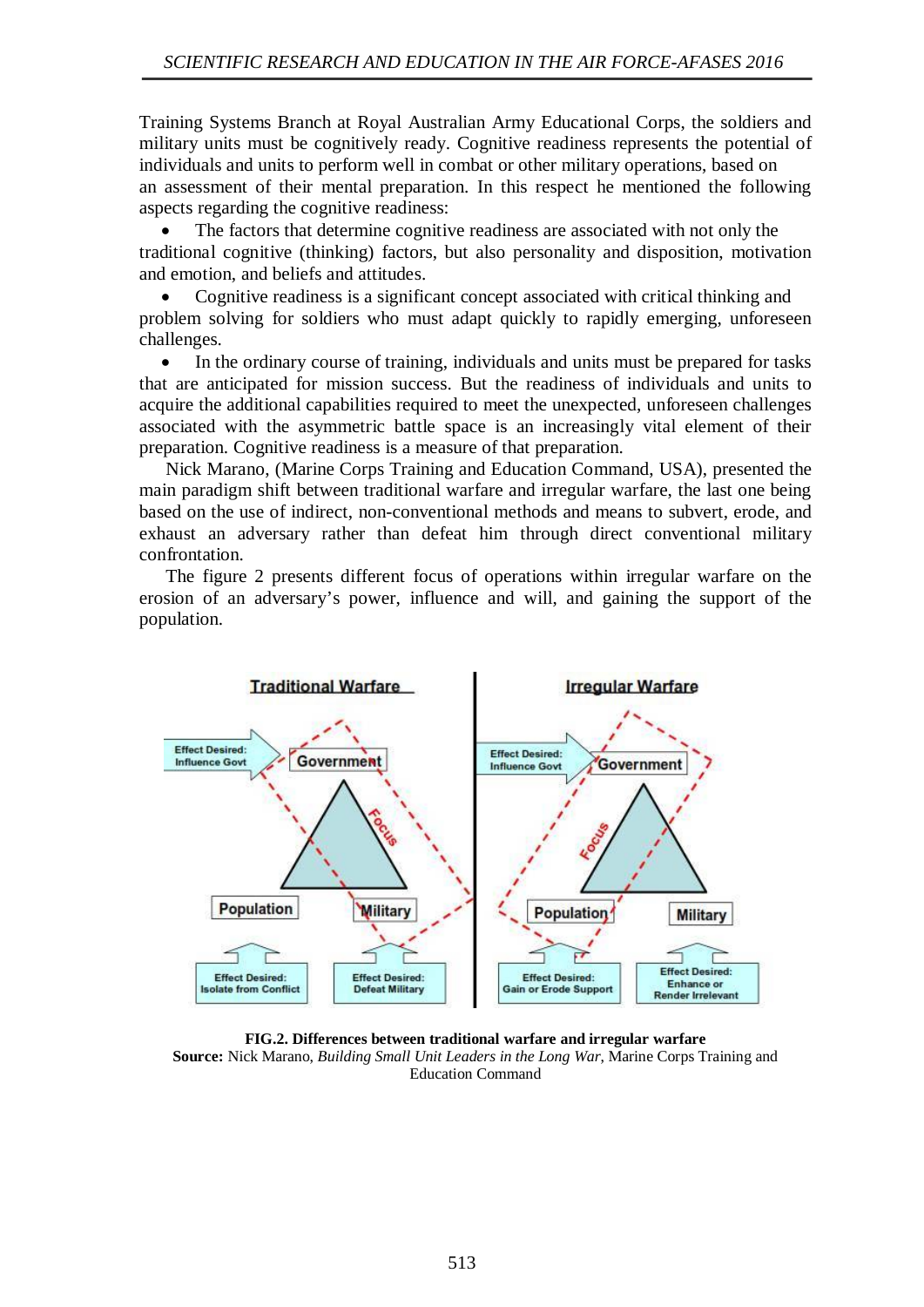#### SOCIO – HUMANITIES

### **3. NEUROSCIENCE AND TECHNOLOGY DEVELOPMENT AS SUPPORT OF COGNITIVE PERFORMANCE AND READINESS**

Among military services is observed a very high interest and concern on enhancement of cognitive performance of their own soldiers or reducing performance of an enemy military force's ability to fight by applying different findings of neurosciences or using the development of technologies in order to modify natural human physical and cognitive performance [8].

Cognitive enhancement usually refers to increased mental prowess, for instance, increased problem-solving ability or memory. Such enhancement is usually linked with the use of drugs or sophisticated technology. However, when compared with these means, education seems the most broadly and consistently successful cognitive enhancer of all. Education provides, for instance, access to strategies for abstract thought, such as algebra or logic, which can be applied in solving a vast range of problems and can increase mental flexibility. Literacy and numeracy change the human brain, also enable human beings to perform feats that would not be possible without these cultural tools, including the achievements of science [9]. Sum up, neuroscience researchers from Science Policy Centre, The Royal Society, UK, concluded that education is a powerful form of cognitive enhancement. According to them, findings from neuroscience and cognitive enhancement include the following:

• Education can build up an individual's cognitive reserve and resilience, that is, their adaptive response to stressful and traumatic events and illness, including brain injury, mental disorder, and normal ageing. Cognitive reserve and resilience can be built up at any point during life. Research on cognitive reserve has found an inverse relationship between educational attainment and risk of dementia, which means that keeping the mind active slows cognitive decline and improves cognitive abilities in older adults;

• Physical health, exercise, sleep and nutrition are crucial to physical and mental wellbeing and their effects on cognitive functions are mediated by the brain. For example, neuroscience research on sleep and sleep deprivation can explain some highly specific effects on memory and other mental functions. Both physical and mental exercise are known to benefit older people, for example by acting as protective factors against, and reducing the symptomatic impact of dementia;

• Pharmacological cognitive enhancers, sometimes referred to as *smart drugs*, are typically prescribed to counteract cognitive deficits in diagnosed conditions. But they are increasingly being used *off-licence* in people with normal brain function, along with many other over-the-counter drugs. These smart drugs have been used to overcome jet-lag, reduce the need for sleep, and boost motivation and concentration, by affecting the role of neurotransmitters in certain cognitive processes.

The emerging fi eld of educational neuroscience presents opportunities as well as challenges for education. It provides means to develop a common language and bridge the gulf between educators, psychologists and neuroscientists. Therefore, some recommendations given by the experts are as follows:

• Neuroscience should be used as a tool in educational policy. Neuroscience evidence should inform the assessment of different education policy options and their impacts where available and relevant. Neuroscience evidence should also be considered in diverse policy areas such as health and employment. Stronger links within the research community and between researchers and the education system are needed in order to improve understanding of the implications of neuroscience for education.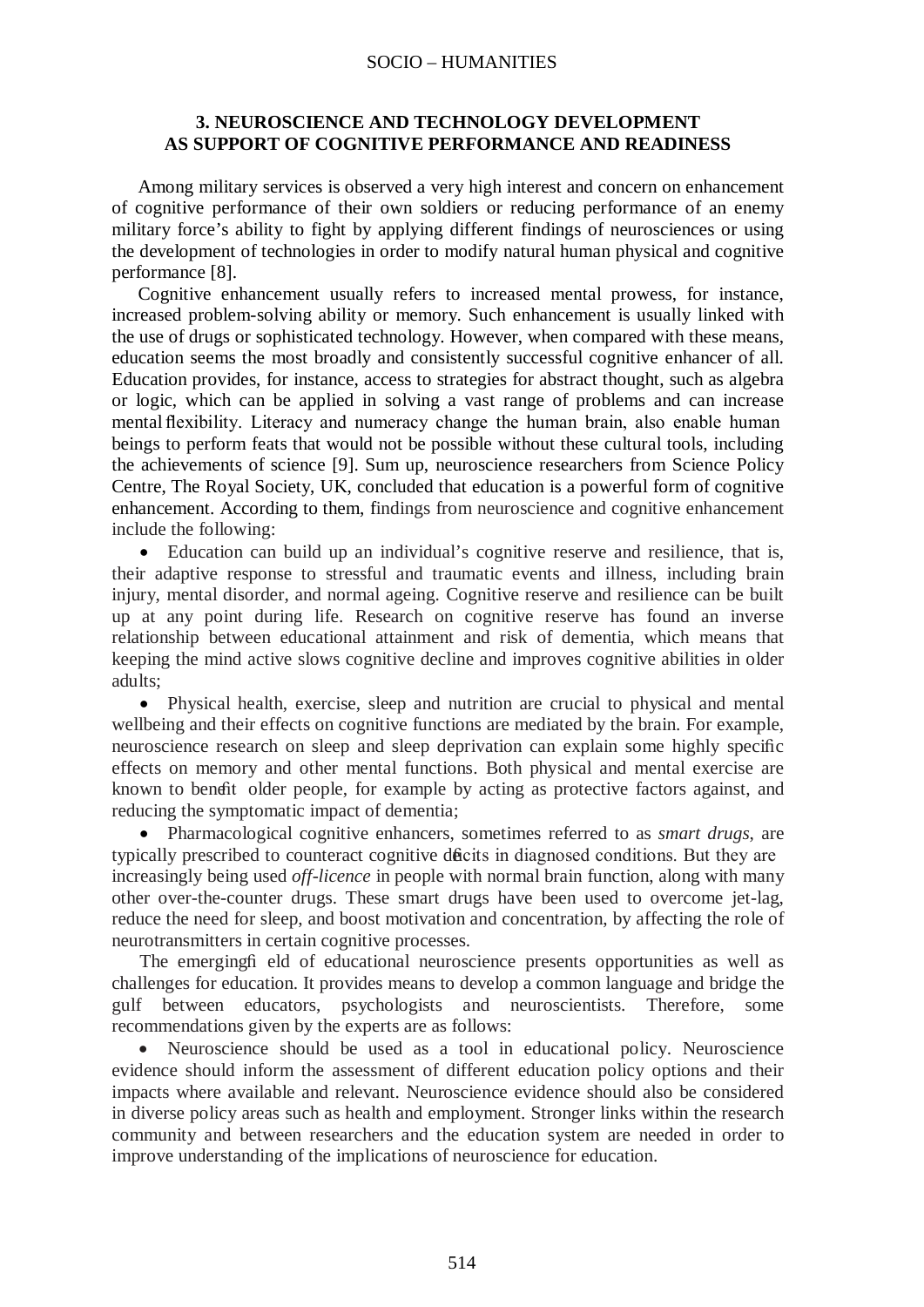• Findings from neuroscience that characterise different learning processes can support and enhance teachers' own experiences of how individuals learn. These findings can be used to inform alternative teaching approaches for learners of different abilities.

• Neuroscience can make valuable contributions to the development of adaptive technologies for learning. New educational technologies provide opportunities for personalised learning that our education system cannot otherwise afford.

However, new findings and knowledge from neuroscience suggests a number of potential military applications [9]. These can be divided into two main goals:

- performance enhancement, i.e. improving the efficiency of one's own forces;
- performance degradation, i.e. diminishing the performance of one's enemy.

There are several areas in which advances in neuroscience might confer performance advantages in a military context, namely recruitment, training, operational performance and rehabilitation. Throughout history the military's need for technical innovation has proved a powerful stimulus for scientific research. According with the new findings, with advances in neuroscience and our increased understanding of the brain, potential military applications for the enhancement of personnel have never been so prominent.

#### **CONCLUSIONS**

Among specialists on the national security policy, there is a relatively new debate on the nature of future threats and, related to it, on the capabilities that will be required to maintain competitive military forces.

The ability to achieve balance between material and cognitive approaches to warfighting is both the essence of the future threat, as well as part of the struggle to build a force that is *adaptive* in organizational design, capabilities development, and campaign design and execution.

Applying the existing NATO doctrines and directives against hybrid threats / challenges is particularly difficult, because in the most cases the multi-layered hybrid tactics are designed to stay below NATO's response threshold. Additionally the hybrid adversary is very flexible and adapts quickly to the changing conditions. In response to the conflict in Ukraine, on the Wales Summit NATO has decided to take on an ambitious task: developing a set of tools to deter and defend against adversaries waging hybrid warfare. During the NATO Foreign Ministers Conference in May 2015 (Turkey) NATO and EU decided to intensify co-operation against hybrid warfare.

I have argued that to move beyond the realm of hybrid wars and threats, it is necessary to examine the present context of pedagogies concerned with military training and education. Failure to address these hybrid aspects of pedagogy can lead to the assumption that educational solutions to contemporary battlefield problems are to be found the addition of more science based military training and education for adaptability to VUCA environments.

Even the most progressive of current curricula approaches requires reflection on pedagogy in terms of questions of theory and educational practice. I have argued that new kind of threats or hybrid wars offer openings for rethinking military education through hybrid pedagogies, but are limited due to the idea that mentality changes have to start from military decision makers, an assumption that should set *education* in advance of particular *training* related to predictable circumstances or contexts. This is not a plea to an absolute solution; it is also a mistake to accord privilege to one or another forms of military grounding, education or training, to traditional or to irregular approach of warfare.